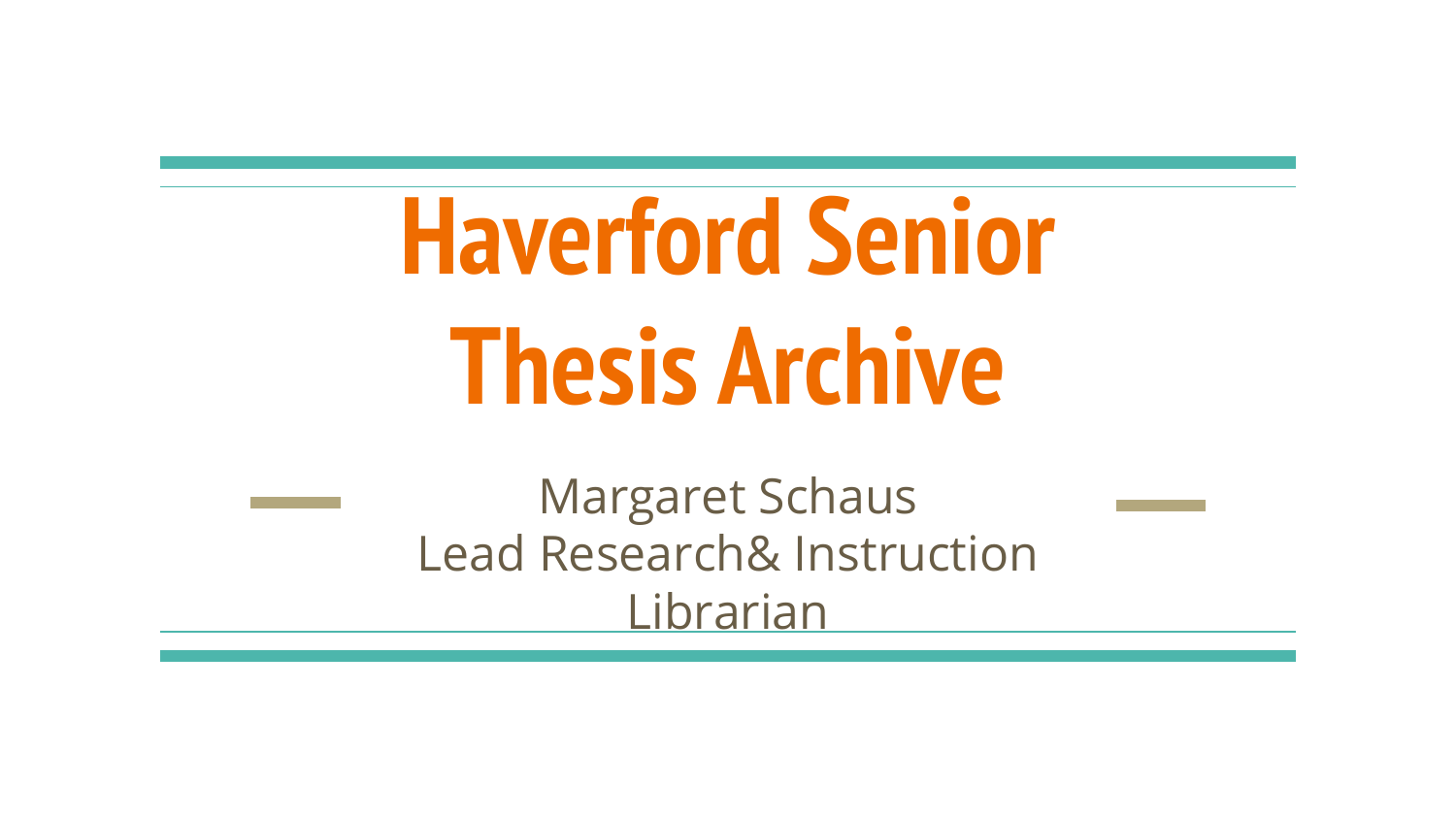## **What is the senior thesis?**

All seniors work on a capstone project, whether a thesis, an art exhibit, a musical composition or other work.

They conduct an independent inquiry in partnership with faculty and with support from librarians.

Their senior thesis is a culmination of research, learning, and a deep engagement with issues.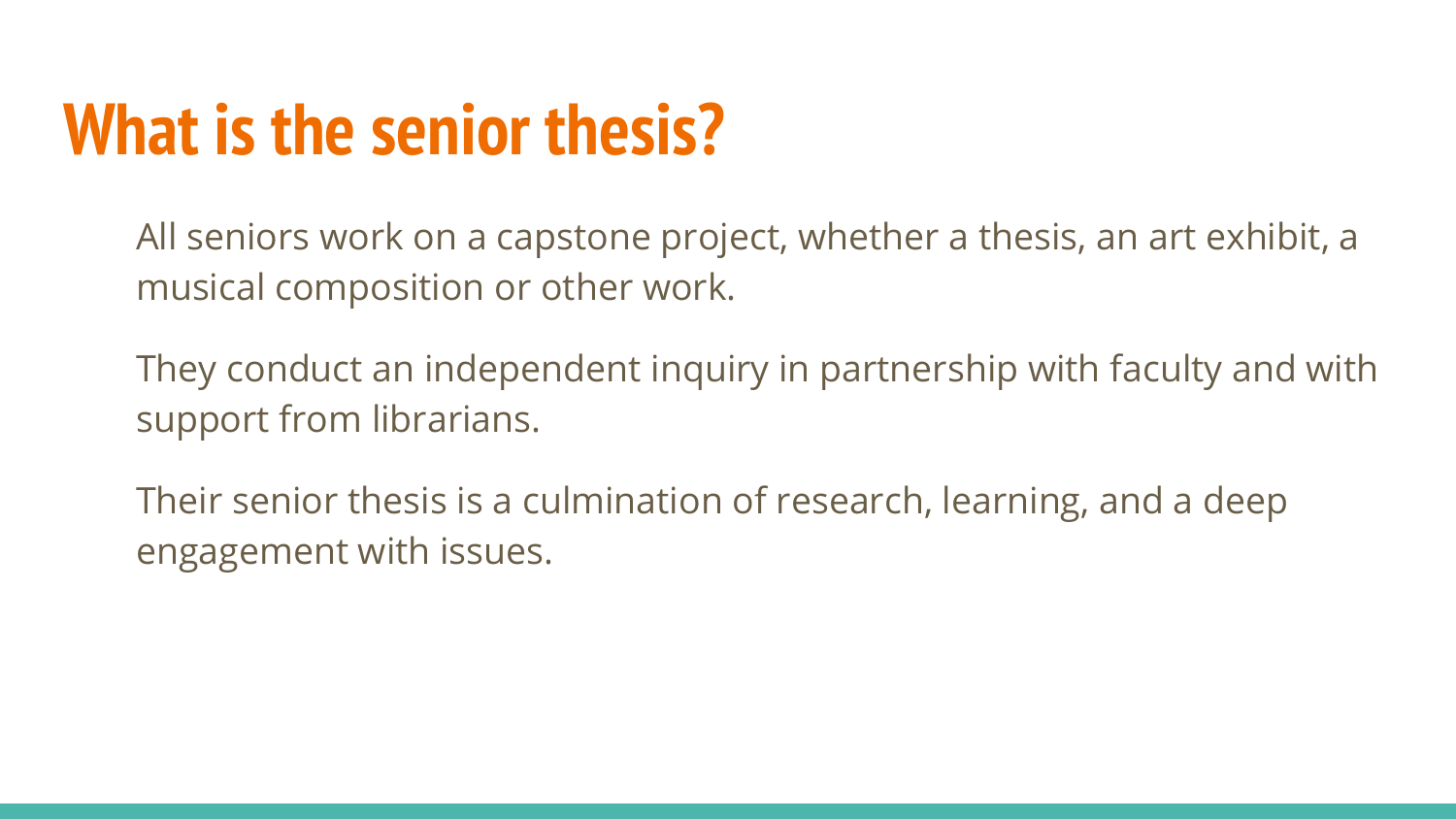## **What is the senior thesis archive?**

Seniors are invited to deposit their theses and projects in the libraries' digital archive. This includes Bryn Mawr and Swarthmore students who major at Haverford.

Students determine the level of public access for their theses in consultation with their advisors.

Options include the dark archive (available only to departmental faculty), Haverford only, Bico, Trico and Open Access. Please note that some departments have policies that restrict access to all their theses.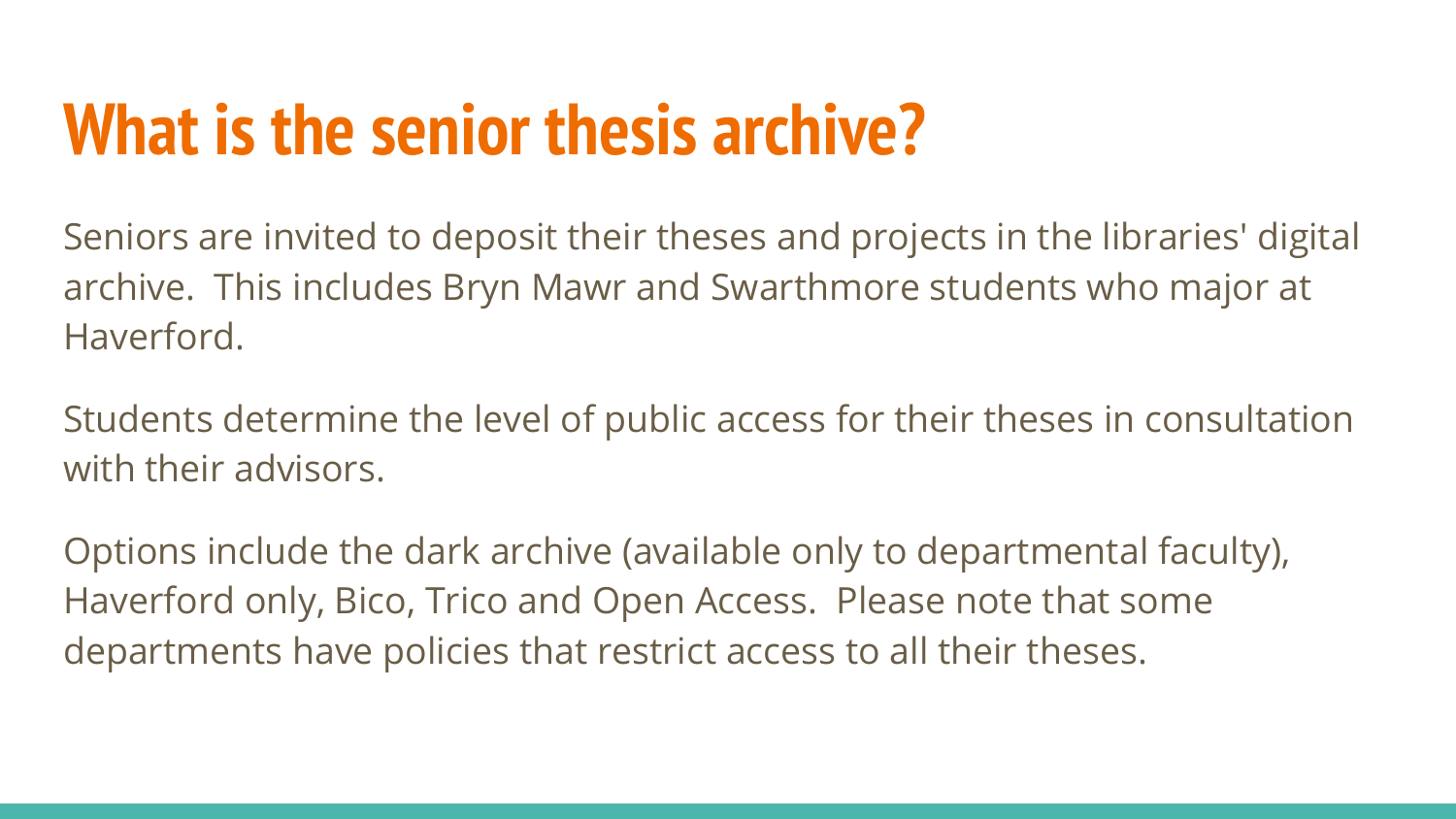

Go to the [Thesis Archive.](https://scholarship.tricolib.brynmawr.edu/handle/10066/105) If you are working off campus, you will be asked for your Haverford credentials when you click a thesis link.

Search by author's name, title or keyword; browse by department. In records, choose the link for the first file, either "View/Open' or a padlock.

If the file link grants you access, you can read the thesis online or download it.

If you encounter a thesis that is limited to departmental faculty only, please contact a professor in that department to ask for more information.